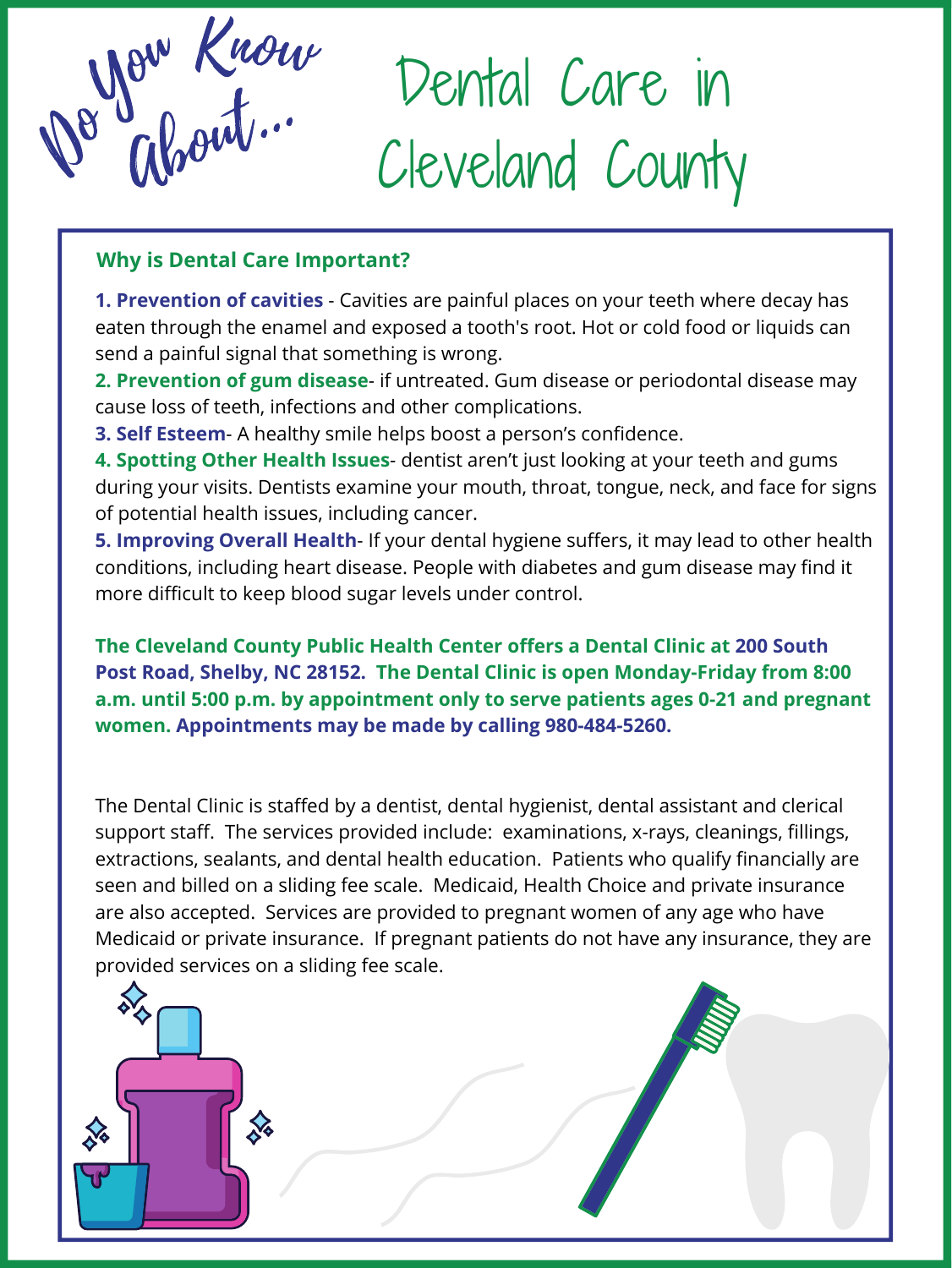

## **Shelby Dental Care**

- Address: 139 W Ross Grove Rd, Shelby, NC 28150
- Phone: (704) 482-7986
- Website:

shelbydentalcarecenter.com

# **Plaster Family Dentistry**

- Address: 1455 E Marion St, Shelby, NC 28150
- Phone: (704) 487-7391
- Website:
- plasterfamilydentistry.com

# **Brown and Howell**

- Address: 1210 E Marion St, Shelby, NC 28150
- Phone: (704) 484-0611
- Website:

brownandhowelldentistry.com

#### **Cornerstone Dental Associates**

- Address: 101 Life Enrichment Blvd, Shelby, NC 28150
- Phone: (704) 482-5119
- Website: cornerstonedentists.com

# **Dr. Stroud, Wilson, Thompson, and McMurry**

- Address: 416 W Warren St, Shelby, NC 28150
- Phone: (704) 482-3281
- Website: shelbydentist.net

# **Huitt and Borders Dentistry**

- Address: 222 N Lafayette St , Shelby, NC 28150
- Phone: (704) 487-8931
- Website: huittandbordersdentistry.com

# **John E. Crosland DDS**

- Address: 901 N Lafayette St, Shelby, NC 28150
- Phone: (704) 484-0148
- Website: croslandperiodontics.com

# **Boiling Springs Family Dentistry**

- Address: 613 Mcbrayer Homestead Rd, Shelby, NC 28152
- Phone: (704) 434-4876
- Website: boilingspringsfamilydentistry.com

## **Hounshell Family Dentistry**

- Address: 209 Patton Dr, Shelby, NC 28150
- Phone: (704) 482-7739
- Website: hounshellfamilydentistry.com

# **Joseph R. Hendrick, Jr., DDS**

- Address: 511 N Morgan St, Shelby, NC 28150
- Phone: (704) 484-0077
- Website: josephrhendrickjr.com

# **Dest Family Dentistry of Kings Mountain**

- Address: 107 E Mountain St, Kings Mountain, NC 28086
- Phone: (704) 739-4473
- Website: kingsmtndental.com

### **Dr. Roger K. Miller**

- Address: 1303 Plaza Dr, Kings Mountain, NC 28086
- Phone: (704) 739-7956
- Website: drrogermiller.com

### **Philip F. Jiamachello, DDS:**

- Address: 221 Simpson Park Rd, Shelby, NC 28150
- Phone: (704) 484-3366
- Website: jiamachello.com

## **Lutz Gerald w DDS**

Address: 4915 Fallston Rd, Fallston, NC 28042 Phone: (704) 538-9926

### **Superior Dental Laboratory**

- Address: 215 Campbell St, Shelby, NC 28150
- Phone: (704) 487-4611